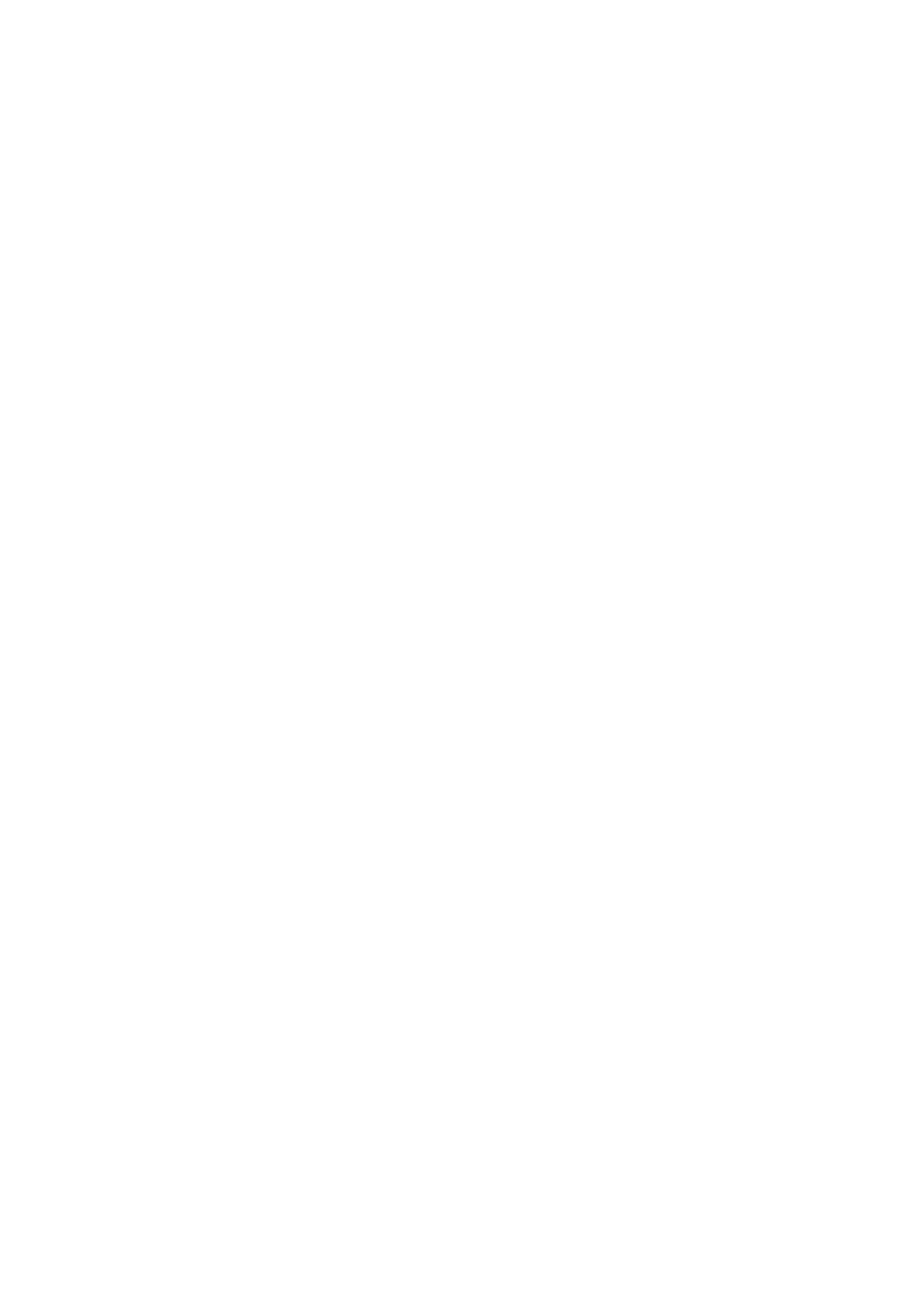### Release Notes for Red Hat Developer Toolset 2.0

Eliška Slobodová Red Hat, Inc Engineering Content Services eslobodo@redhat.com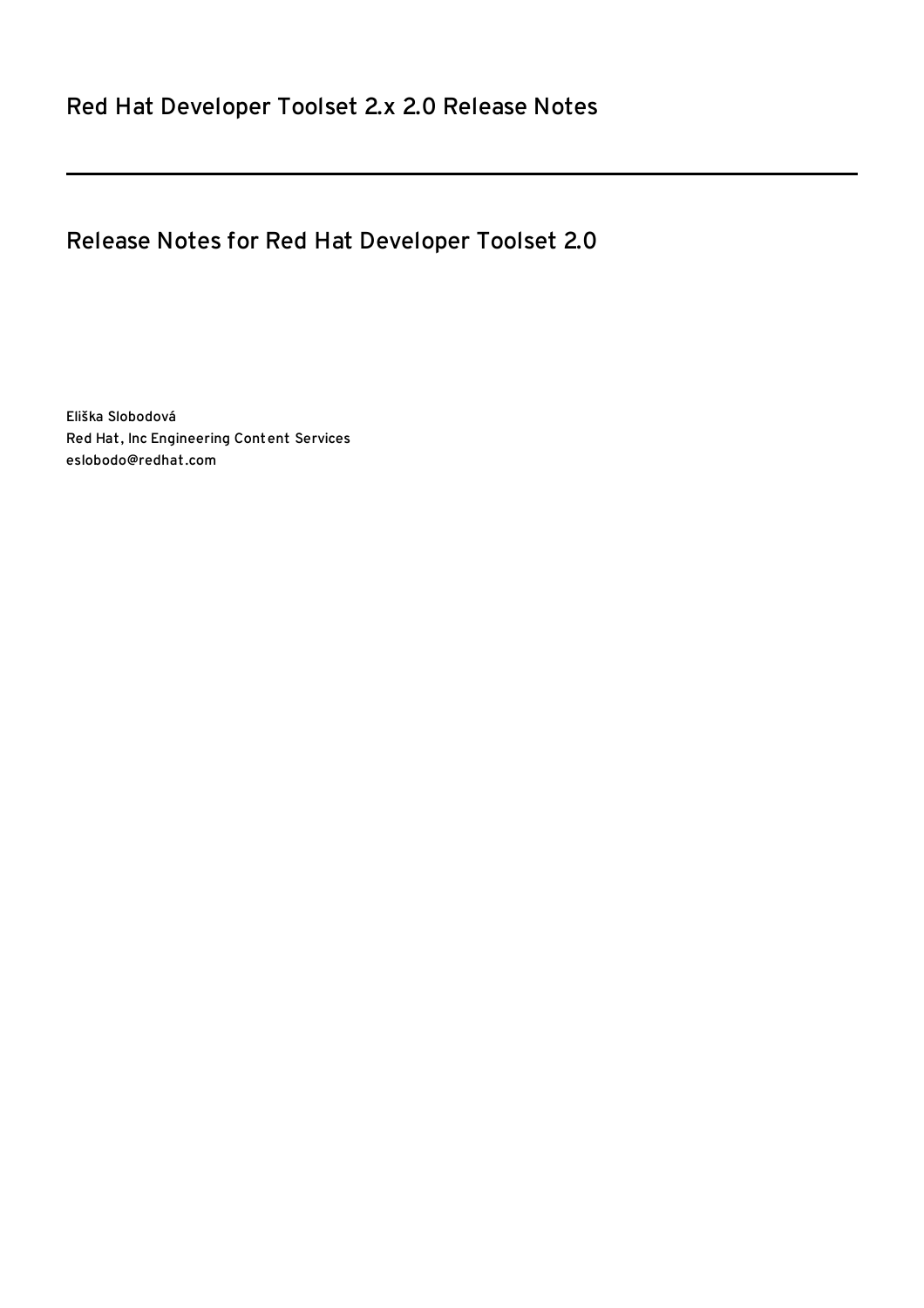#### **Legal Notice**

Copyright 2013 Red Hat, Inc. This document is licensed by Red Hat under the Creative Commons Attribution-ShareAlike 3.0 Unported License. If you distribute this document, or a modified version of it, you must provide attribution to Red Hat, Inc. and provide a link to the original. If the document is modified, allRed Hat trademarks must be removed. Red Hat, as the licensor of this document, waives the right to enforce, and agrees not to assert, Section 4d of CC-BY-SA to the fullest extent permitted by applicable law. Red Hat, Red Hat Enterprise Linux, the Shadowman logo, JBoss, MetaMatrix, Fedora, the Infinity Logo, and RHCE are trademarks of Red Hat, Inc., registered in the United States and other countries. Linux is the registered trademark of Linus Torvalds in the United States and other countries. Java is a registered trademark of Oracle and/or its affiliates. XFS is a trademark of Silicon Graphics International Corp. or its subsidiaries in the United States and/or other countries. MySQLis a registered trademark of MySQLAB in the United States, the European Union and other countries. Node.js is an officialtrademark of Joyent. Red Hat Software Collections is not formally related to or endorsed by the official Joyent Node.js open source or commercial project. The OpenStack Word Mark and OpenStack Logo are either registered trademarks/service marks or trademarks/service marks of the OpenStack Foundation, in the United States and other countries and are used with the OpenStack Foundation's permission. We are not affiliated with, endorsed or sponsored by the OpenStack Foundation, or the OpenStack community. All other trademarks are the property of their respective owners.

#### **Keywords**

#### **Abstract**

Red Hat Developer Toolset is a Red Hat offering for developers on the Red Hat Enterprise Linux platform. Using a framework called Software Collections, an additional set of tools is installed into the /opt directory, as recommended by the UNIX Filesystem Hierarchy Standard. These tools are enabled by the user on demand using the supplied scl utility. Red Hat Developer Toolset 2.0 provides current versions of the GNU Compiler Collection, GNU Debugger a number of Performance Tools and a variety of other utilities. These do not replace the Red Hat Enterprise Linux system versions of these tools, nor willthey be used in preference to those system versions unless explicitly invoked using the scl utility. These Release Notes contain important information available at the time of release of Red Hat Developer Toolset 2.0. Known problems, resources, and other issues are discussed here. Read this document before beginning to use Red Hat Developer Toolset 2.0.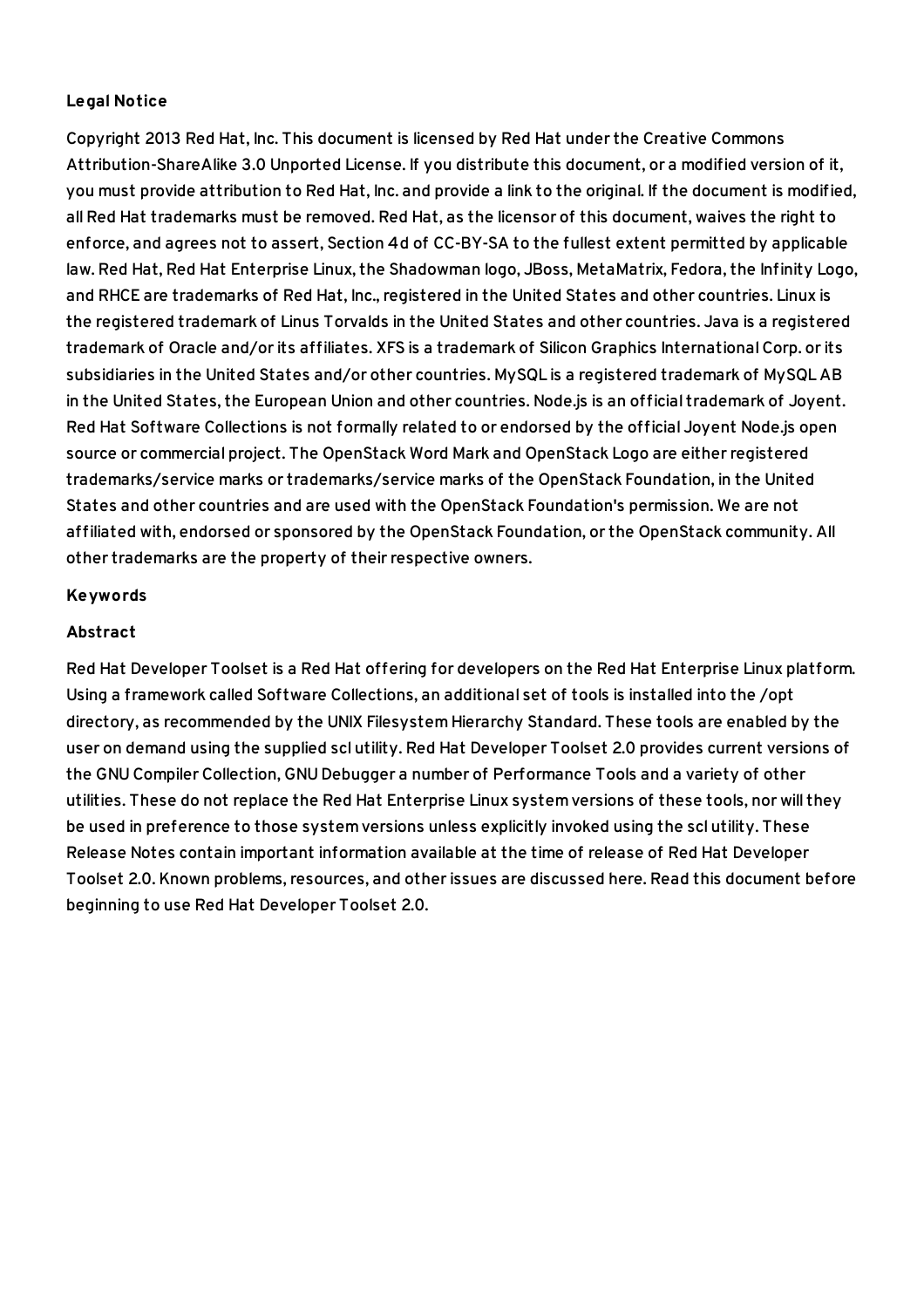# **Table of Contents**

| 1.1. Installation prerequisites                       | 3              |  |  |  |  |
|-------------------------------------------------------|----------------|--|--|--|--|
| 1.2. Installation and upgrading                       | 3              |  |  |  |  |
|                                                       |                |  |  |  |  |
| 2.1. Features                                         |                |  |  |  |  |
| 2.1.1. Main Features                                  | $\overline{4}$ |  |  |  |  |
| 2.1.2. Other Features                                 | 5              |  |  |  |  |
| 2.2. Known Issues                                     | 6              |  |  |  |  |
|                                                       |                |  |  |  |  |
| 3.1. Red Hat Enterprise Linux Developer Program Group | - 9            |  |  |  |  |
| 3.2. Accessing Red Hat Documentation                  | 9              |  |  |  |  |
|                                                       |                |  |  |  |  |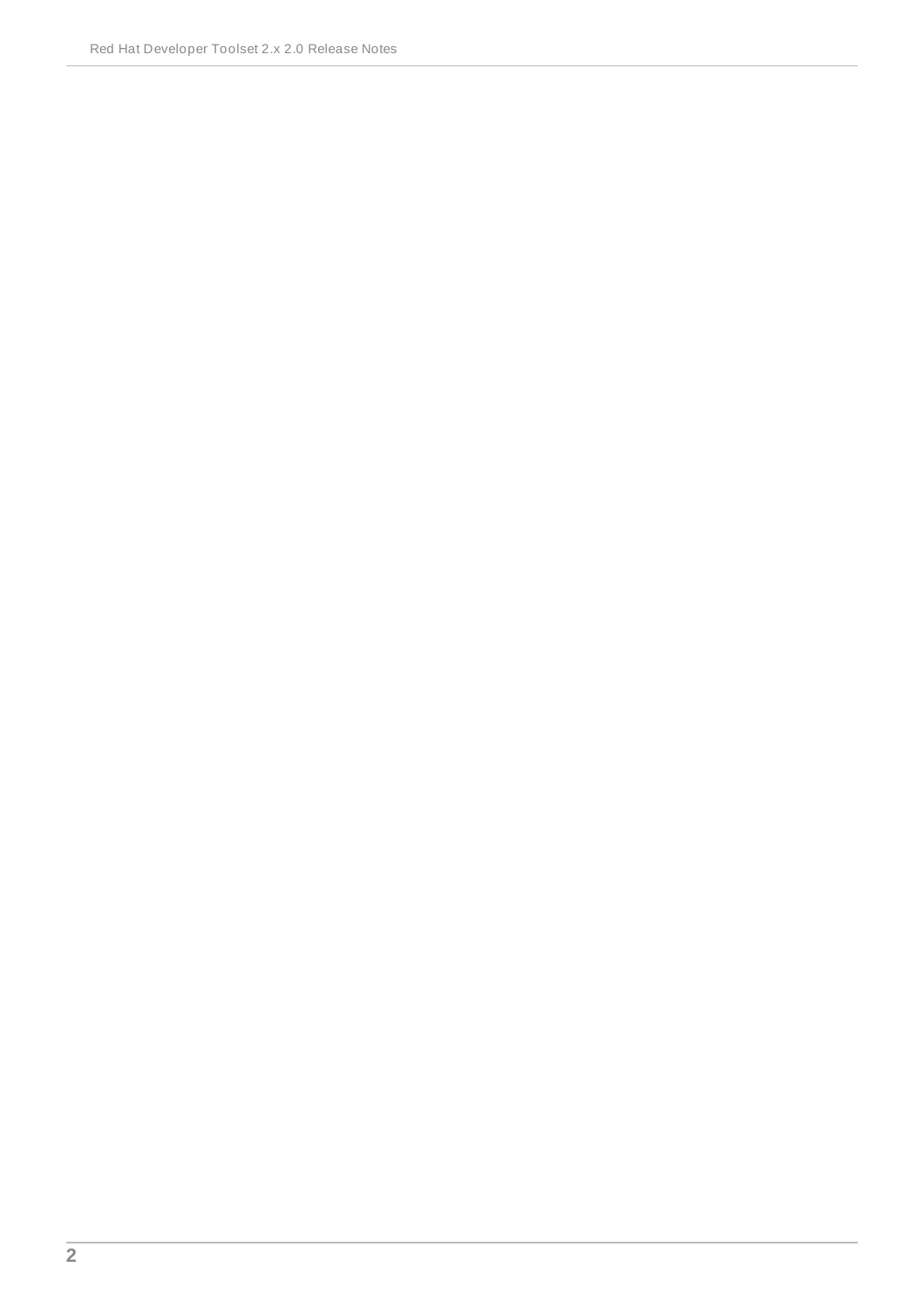### <span id="page-6-0"></span>**Chapter 1. System Requirements**

This chapter specifies hardware requirements and contains information related to installation of Red Hat Developer Toolset 2.0.

### <span id="page-6-1"></span>**1.1. Installation prerequisites**

Red Hat Developer Toolset 2.0 contains RPM packages for both Red Hat Enterprise Linux 5 and Red Hat Enterprise Linux 6 running on 32-bit or 64-bit Intel or AMD architectures. Installation on PowerPC architecture is not supported. The correct packages must be installed according to the host operating system in use.

Red Hat Enterprise Linux 5 RPM packages can be used on supported versions of Red Hat Enterprise Linux 5 only, and Red Hat Enterprise Linux 6 RPM packages can be used on supported versions of Red Hat Enterprise Linux 6 only.



Red Hat Developer Toolset 2.0 requires systems to be subscribed to the **Optional** channel in order to access *\*-devel* packages required by the Red Hat Developer Toolset toolchain. This can be achieved by following the instructions at <https://access.redhat.com/site/articles/58637>. Users of Red Hat Enterprise Linux 6 can add this channel by selecting **System** → **Administration** → **Add/Remove Software** from the panel, navigating to **System** → **Software sources**, and then enabling the **Optional** channel for their system.

## <span id="page-6-2"></span>**1.2. Installation and upgrading**

**Important**

Use of Red Hat Developer Toolset requires the removal of any earlier pre-release versions of this product. It is not possible to update to Red Hat Developer Toolset 2.0 from a pre-release version of Red Hat Developer Toolset, including beta releases. If you have previously installed any pre-release version of Red Hat Developer Toolset, uninstall it from your system and install the new version as described in the [Uninstalling](https://access.redhat.com/site/documentation/en-US/Red_Hat_Developer_Toolset/2/html/User_Guide/sect-Red_Hat_Developer_Toolset-Install.html) Red Hat Developer Toolset and Installing Red Hat Developer Toolset sections of the *Red Hat Developer Toolset 2.0 User Guide*.

For detailed [information](https://access.redhat.com/site/documentation/en-US/Red_Hat_Developer_Toolset/2/html/User_Guide/sect-Red_Hat_Developer_Toolset-Install.html) on installation of Red Hat Developer Toolset refer to the Installing Red Hat Developer Toolset chapter of the *Red Hat Developer Toolset 2.0 User Guide*.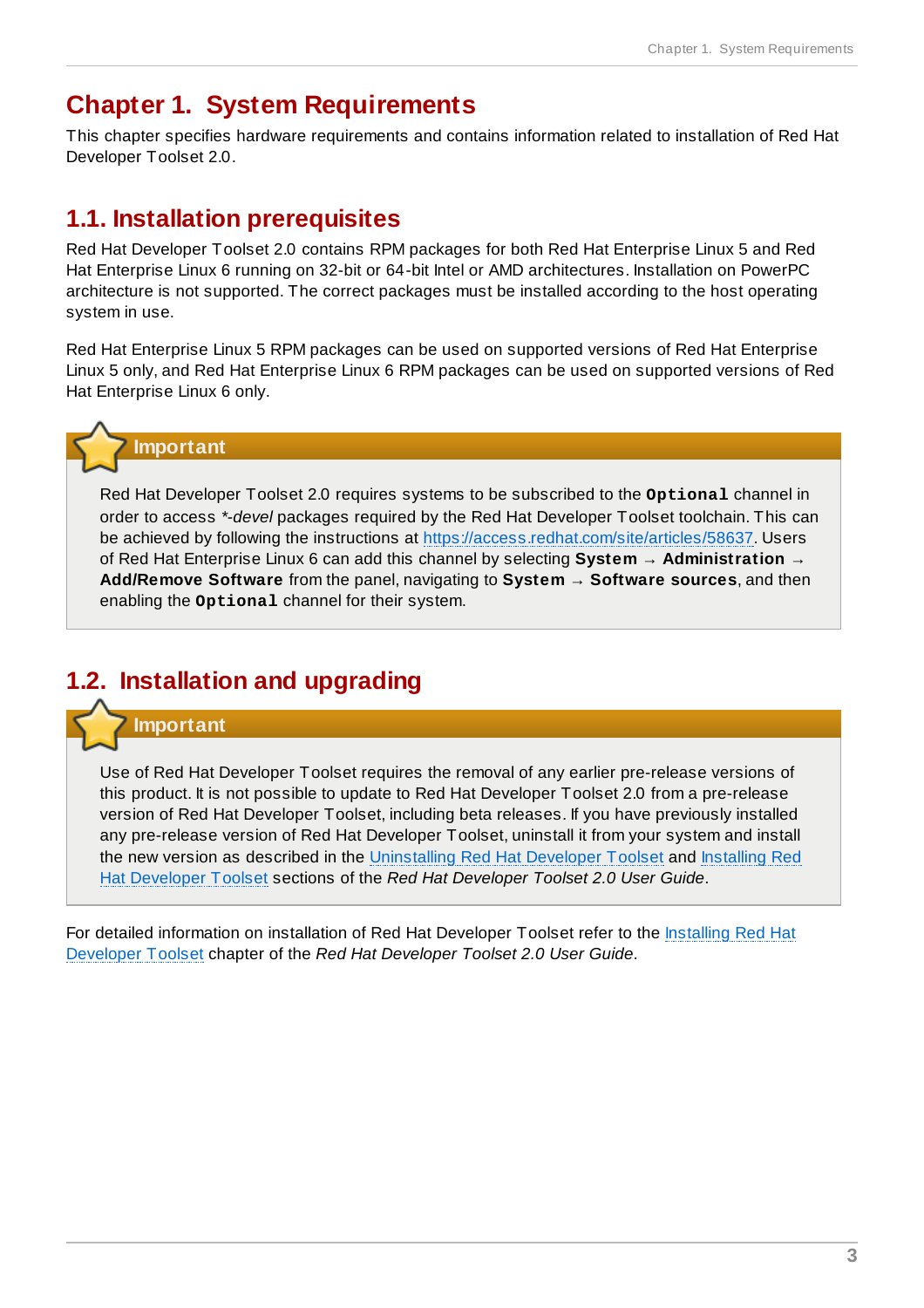# <span id="page-7-0"></span>**Chapter 2. Red Hat Developer Toolset 2.0 Release**

### <span id="page-7-1"></span>**2.1. Features**

### <span id="page-7-2"></span>**2.1.1. Main Features**

The Red Hat Developer Toolset version of the **GNU Compiler Collection** (**GCC**) provides the following features:

- A new register allocator (LRA) has been added, improving code performance
- A fast memory error detector called AddressSanitizer has been added
- A fast data race detector called ThreadSanitizer has been added
- Extremely large functions can now be compiled faster using less memory
- A new "general" optimization level has been introduced
- GCC diagnostic messages now highlight the exact problem source code
- Various new optimization options have been added
- DWARF4 is now used as the default debug format
- GCC now fully implements the C++11 language standard
- C++11 library support has been extended though it is still experimental
- GCC now supports dynamic initialization of thread-local variables
- Support has been added for Intel FXSR, XSAVE, and XSAVEOPT instructions
- New built-in functions added to detect run-time Intel CPU Type and ISA
- Intel function multi-versioning support added
- **Intel RTM/HLE intrinsics, built-ins and code generation have been added**
- Transactions (-fgnu-tm option) can now be run using Intel TSX extensions
- Support for AMD family 15h and 16h processors has been added
- Various Fortran changes have been included

The version of the **GNU Debugger** (**GDB**) included in Red Hat Developer Toolset provides the following features:

- **Improved and expanded support for Python scripting.**
- Improved handling of C++ debugee executables.
- **Improved inferior control commands.**
- **Improved support for ambiguous line specifications.**
- **Improved tracepoint support.**
- Multi-program debugging.

Additionally, the Red Hat Developer Toolset version of **binutils** provides these features:

- The new **gold** linker, which is smaller and faster than **ld**. Note that **gold** is not the default linker and must be explicitly enabled by using the **alternatives** command.
- Support for link-time optimization (LTO) in conjunction with GCC.
- Support for build-IDs, unique numbers to identify executables.
- Support for the **IFUNC** and **UNIQUE** symbols that are used by **glibc** to improve performance. Due to dependencies on a particular version of the **glibc** library, these symbols are only available on Red Hat Enterprise Linux 6.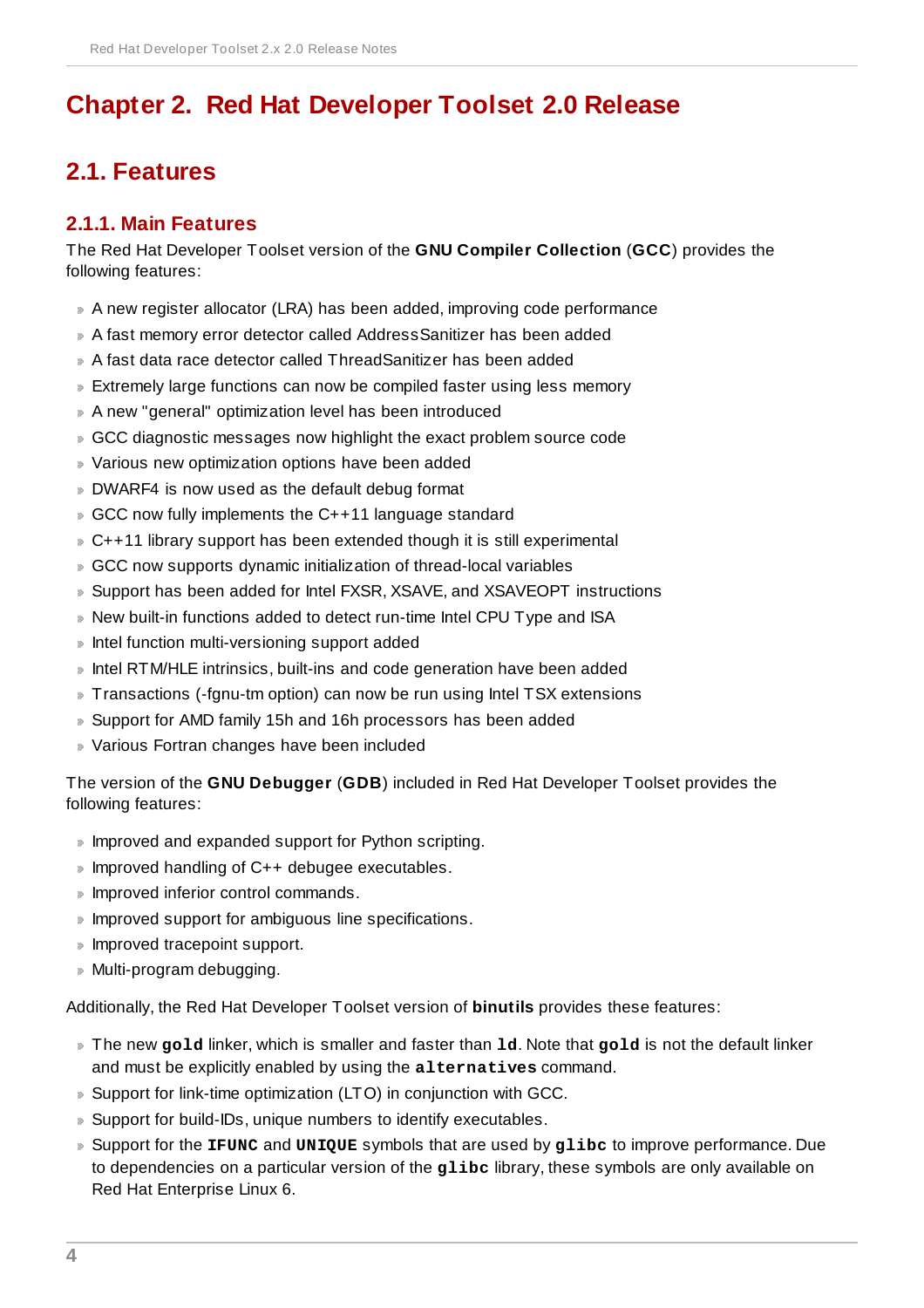**DED Compressed debug sections for smaller debug info files.** 

### <span id="page-8-0"></span>**2.1.2. Other Features**

#### **Eclipse Support**

Eclipse in Red Hat Developer Toolset 2.0 is based on Eclipse Kepler (4.3) release train final upstream sources.

#### **C++ Compatibility**

Objects compiled with Developer Toolset 1.1 and 2.0 in C++98 mode (the default mode) are compatible with each other, and with objects compiled with the Red Hat Enterprise Linux system compilers in C++98 mode. Objects compiled in C++11 mode (that is, with -std=c++11) are compatible with all of the above  $C++98$  objects, but are not quaranteed to be compatible with  $C++11$  objects compiled with a different major version of the compiler. That is, if some C++11 objects previously compiled with Developer Toolset 1.1 are rebuilt with Developer Toolset 2.0, all C++11 objects should be rebuilt.

| An object compiled with |                                               |                |                                               |                                               |                |                                               |
|-------------------------|-----------------------------------------------|----------------|-----------------------------------------------|-----------------------------------------------|----------------|-----------------------------------------------|
|                         |                                               | <b>DTS 1.1</b> | <b>DTS 2.0</b><br>in C++98 mode in C++98 mode | the RHEL<br>system compilers<br>in C++98 mode | <b>DTS 1.1</b> | <b>DTS 2.0</b><br>in C++11 mode in C++11 mode |
| An obecjt compiled with | <b>DTS 1.1</b><br>in C++98 mode               |                |                                               |                                               |                |                                               |
|                         | <b>DTS 2.0</b><br>in C++98 mode               |                |                                               |                                               |                |                                               |
|                         | the RHEL<br>system compilers<br>in C++98 mode |                |                                               |                                               |                |                                               |
|                         | <b>DTS 1.1</b><br>in C++11 mode               |                |                                               |                                               |                | Ø                                             |
|                         | <b>DTS 2.0</b><br>in C++11 mode               |                |                                               |                                               | Ø              |                                               |
|                         | Supported<br><b>3</b> Unsupported             |                |                                               |                                               |                |                                               |



#### **Improved AMD Support**

GCC in Red Hat Developer Toolset 2.0 provides improved support for AMD Family 15h, model 02h, and 10-1f processors. This includes, for example, better instruction scheduling and support of FMA4 instruction sets.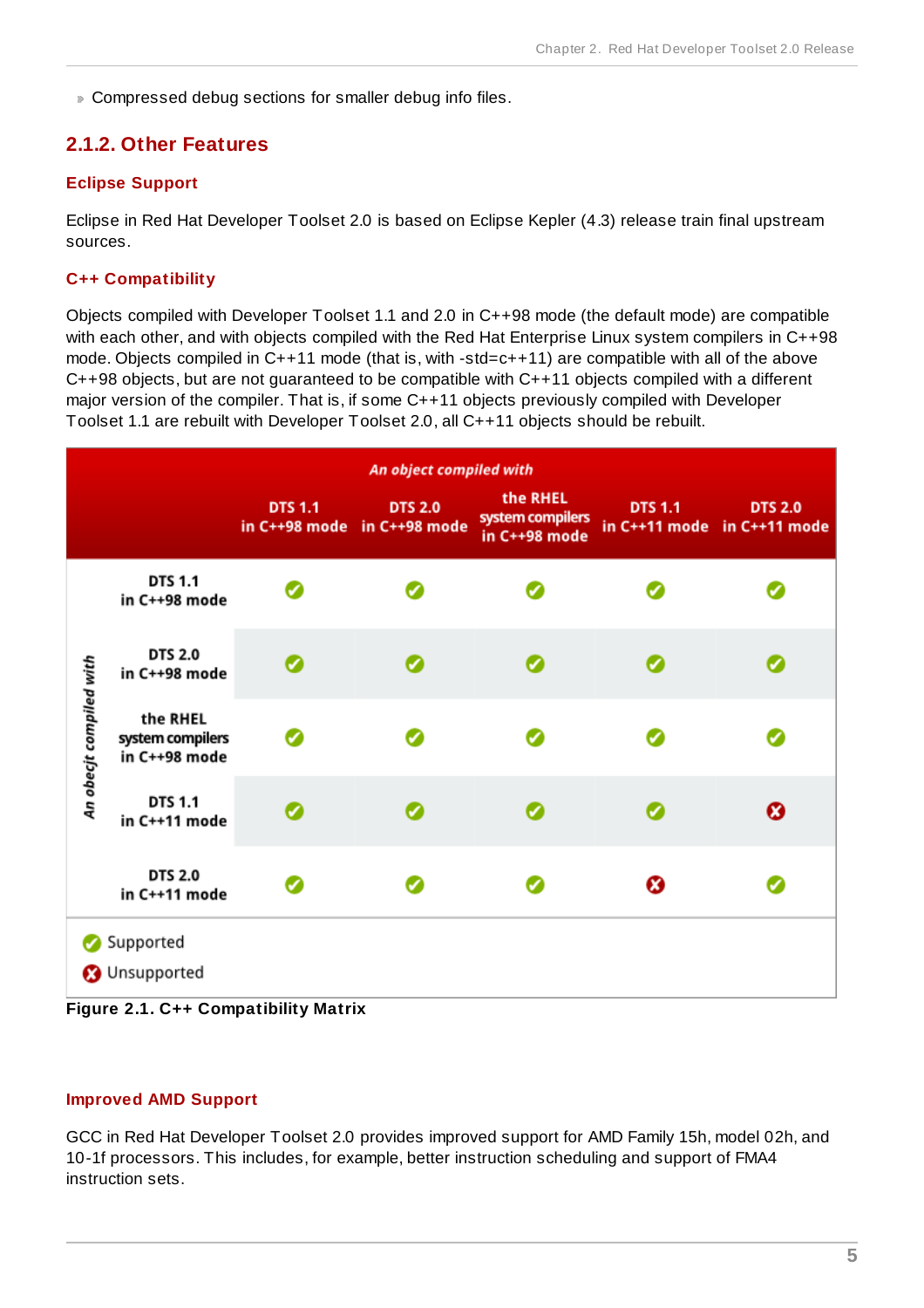For more information on futures in this release, refer to Red Hat [Developer](https://access.redhat.com/site/documentation/en-US/Red_Hat_Developer_Toolset/2/html/User_Guide/sect-Red_Hat_Developer_Toolset-Features.html) Toolset User Guide.

### <span id="page-9-0"></span>**2.2. Known Issues**

#### **valgrind component**

The default **Valgrind gdbserver** support (*--vgdb=yes*) can cause certain register and flags values to be not always up to date due to optimizations done by the **Valgrind** core. The **gdb** utility is therefore unable to show certain parameters or variables of programs running under **Valgrind**. To workaround this problem use *--vgdb=full* parameter. Note that programs can run slower under **Valgrind** when this parameter is used.

#### **valgrind component**

*valgrind* must be rebuilt without Red Hat Developer Toolset's *gcc* installed, or it will be used in preference to Red Hat Enterprise Linux system *gcc*. The binaries shipped by Red Hat are build using system gcc. For any testing, Red Hat Developer Toolset's gdb should be used.

#### **elfutils component**

*elfutils* must be rebuilt without Red Hat Developer Toolset enabled, otherwise the compilation will end with an error.

#### **gcc component**

On Red Hat Enterprise Linux 5 and 6, attempting to install Red Hat Developer Toolset 2.0 in parallel with Red Hat Developer Toolset 1.1 can fail with an error message similar to the following;

file /usr/lib/debug/usr/lib/libitm.so.1.0.0.debug from install of libitm-debuginfo-4.7.0-5.1.1.el6.i686 conflicts with file from package devtoolset-1.1-gcc-debuginfo-4.7.2-5.el6.i686

To work around the problem, manually uninstall the *devtoolset-1.1-gcc-debuginfo* package prior to installing Red Hat Developer Toolset 2.0.

#### **oprofile component**

OProfile provides access to performance monitoring hardware only on physical machines. If you are using OProfile on a virtual machine guest, you need to force OProfile to use the timer mechanism with the following command:

~]\$ **opcontrol --deinit; modprobe oprofile timer=1**

#### **oprofile component**

To allow OProfile to use the hardware performance units on Red Hat Enterprise Linux 6, you need to disable watchdog timers with the following command:

```
~]$ echo 0 > /proc/sys/kernel/nmi_watchdog
```
#### **Other notes:**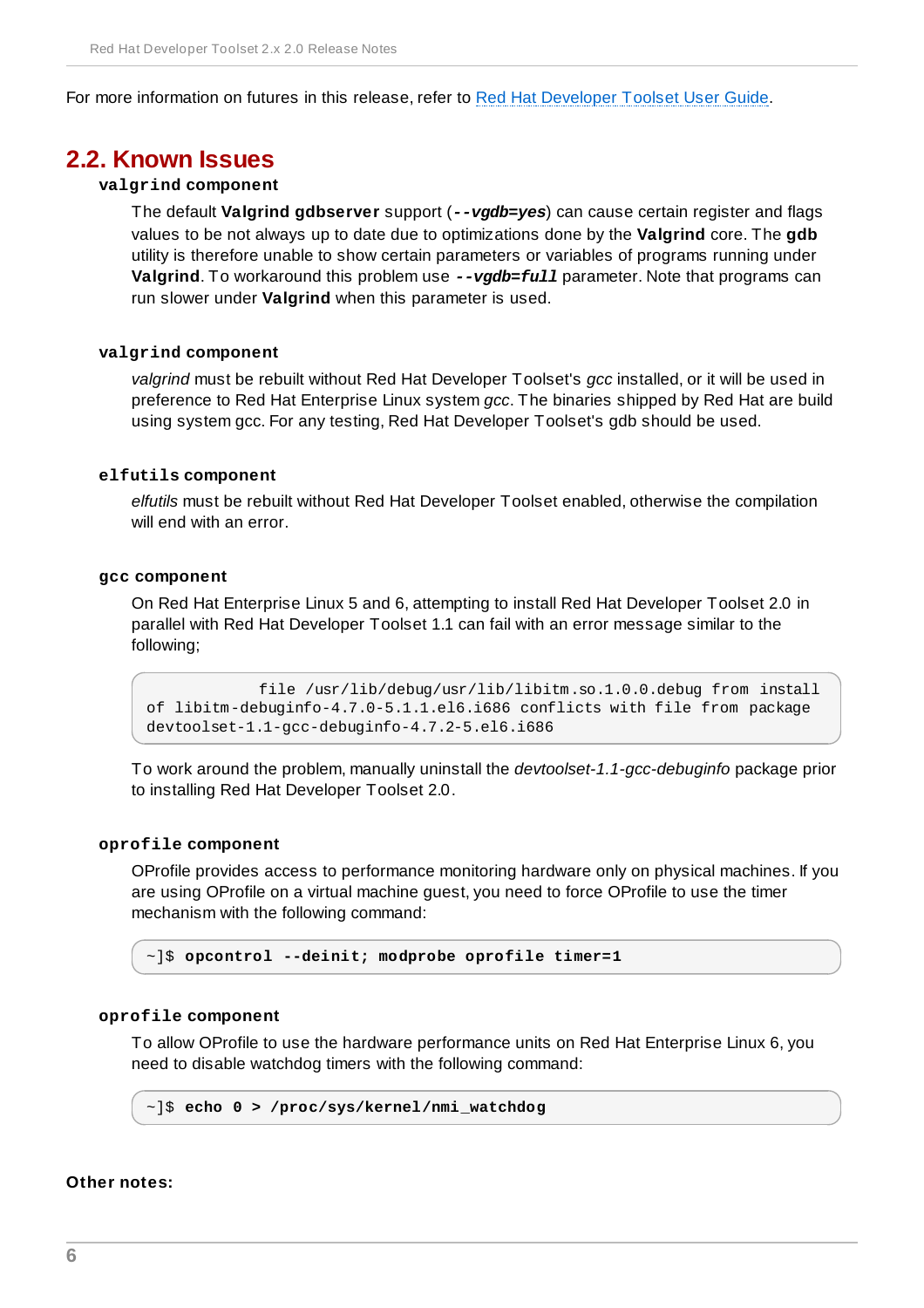- Red Hat Developer Toolset primarily aims to provide a compiler for development of user applications for deployment on multiple versions of Red Hat Enterprise Linux. Operating system components, kernel modules and device drivers generally correspond to a specific version of Red Hat Enterprise Linux, for which the supplied base OS compiler is recommended.
- After installing Red Hat Developer Toolset, it is recommended to apply all available Red Hat Enterprise Linux errata updates to enable all Red Hat Developer Toolset features and apply fixes that may otherwise impact the tools or built code.
- Red Hat Developer Toolset 2.0 supports C, C++ and Fortran development only. For other languages, please invoke the system version of **GCC** available on Red Hat Enterprise Linux.
- Red Hat Developer Toolset 2.0 **Valgrind** contains experimental support for some AVX2 instructions.
- Building an application with Red Hat Developer Toolset 2.0 on Red Hat Enterprise Linux (for example: Red Hat Enterprise Linux 5.9) and then executing that application on an earlier minor version (such as Red Hat Enterprise Linux 5.6) may result in runtime errors due to differences in non-toolchain components between Red Hat Enterprise Linux releases. Users are advised to check compatibility carefully. Red Hat only supports execution of an application built with Red Hat Developer Toolset on the same, or a later, supported release of Red Hat Enterprise Linux than the version used to build that application.
- All code in the non-shared library **libstdc++\_nonshared.a** in Red Hat Developer Toolset 2.0 is licensed under the GNU General Public License v3 with additional permissions granted under Section 7, described in the GCC Runtime Library Exception version 3.1, as published by the Free Software Foundation.
- The compiler included in Red Hat Developer Toolset emits newer DWARF debugging records than previous compilers available on Red Hat Enterprise Linux. These new debugging records improve the debugging experience in a variety of ways, particularly for C++ and optimized code. However, certain tools are not yet capable of handling the newer DWARF debug records. To generate the older style debugging records, use the options **-gdwarf-2 -gstrict-dwarf** or **-gdwarf-3 gstrict-dwarf**.
- Some newer library features are statically linked into applications built with Red Hat Developer Toolset to support execution on multiple versions of Red Hat Enterprise Linux. This adds a small additional security risk as normal Red Hat Enterprise Linux errata would not change this code. If the need for developers to rebuild their applications due to such an issue arises, Red Hat will signal this via a security erratum. Developers are strongly advised not to statically link their entire application for the same reasons.
- Note that error messages related to a missing **libitm** library when using the **-fgnu-tm** option require the *libitm* package to be installed. You can install the package with the following command:

**yum install libitm**

The **ccache** utility can be used with **GCC** included in Red Hat Developer Toolset by setting your environment correctly. For example:

~]\$ **scl** enable devtoolset-2.0 '/usr/lib64/ccache/gcc -c *foo.c*'

Alternatively, you can create a shell with the Red Hat Developer Toolset version of **GCC** as the default compiler:

~]\$ **scl** enable devtoolset-2.0 'bash'

After you have created the shell, run the following two commands:

~]\$ **export** PATH=/usr/lib64/ccache\${PATH:+:\${PATH}}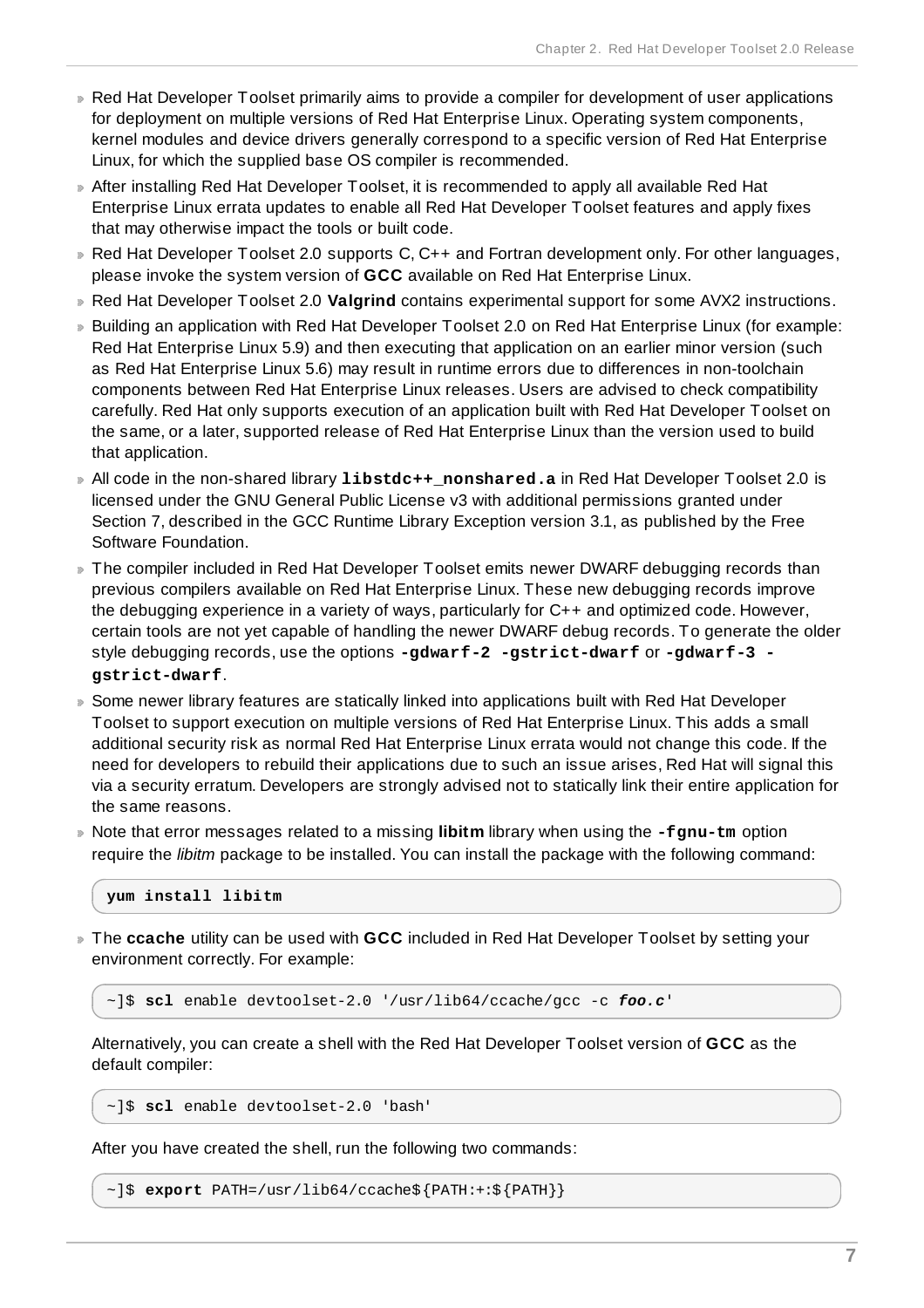#### ~]\$ **gcc** -c -o a.o a.c

Because the **elfutils** libraries contained in Red Hat Developer Toolset 2.0 are linked to a client application statically, caution is advised when passing handles to libelf, libdw, and libasm data structures to external code and when passing handles received from external code to libelf, libdw, and libasm.

Be especially careful when an external library, which is linked dynamically against the system version of **elfutils**, is passed a pointer to a structure that comes from the Red Hat Developer Toolset 2.0 version of **elfutils** (or vice versa).

Generally, data structures used in the Red Hat Developer Toolset 2.0 version of **elfutils** are not compatible with the Red Hat Enterprise Linux system versions, and structures coming from one should never be touched by the other.

In applications that use the Red Hat Developer Toolset 2.0 libraries, all code that was linked against the system version of the libraries should be recompiled against the libraries included in Red Hat Developer Toolset 2.0.

- elfutils EBL, a library used internally by libdw, was amended not to open back ends dynamically. Instead, a selection of back ends is compiled in the library itself: Intel x86 (i386), AMD64 / Intel 64 (x86\_64), Intel Itanium, and IBM System z. Some functionality may not be available if the client wishes to work with ELF files from architectures other than those mentioned above.
- With the Red Hat Developer Toolset 2.0 release, you can now use **Valgrind**'s libmpiwrap wrapper with either the *openmpi* package or the *compat-openmpi* compatibility package. When using **Valgrind** on Red Hat Enterprise Linux 6, specify whether you want use the *openmpi* or *compatopenmpi* package by updating the **LD\_PRELOAD** environment variable.

To use the *openmpi* package with the libmpiwrap wrapper, update **LD\_PRELOAD** as follows:

```
LD_PRELOAD=/opt/rh/devtoolset-2/root/usr/lib64/valgrind/libmpiwrap-amd64-
linux.so:/usr/lib64/openmpi/lib/libmpi.so /usr/lib64/openmpi/bin/mpirun
valgrind ./mpi-hello
```
Where **mpi-hello** is compiled with the appropriate mpicc compiler.

To use the *compat-openmpi* package with the libmpiwrap wrapper, update **LD\_PRELOAD** as follows:

LD\_PRELOAD=/opt/rh/devtoolset-2/root/usr/lib64/valgrind/libmpiwrap-amd64 linux.so:/usr/lib64/compat-openmpi/lib/libmpi.so /usr/lib64/compatopenmpi/bin/mpirun valgrind ./mpi-hello

Where **mpi-hello** is compiled with the appropriate mpicc compiler.

To test that the above works as expected and the MPI calls are intercepted by the wrapper, set the environment variable **MPIWRAP\_DEBUG** to **verbose**.

Some packages managed by the **scl** utility include privileged services that require **sudo**. The system **sudo** clears environment variables and so Red Hat Developer Toolset includes its own **sudo** shell script, wrapping **scl enable**. This script does not currently parse or pass normal **sudo** options, only **sudo** *COMMAND ARGS ...*. In order to use the system version of **scl** from within a Red Hat Developer Toolset-enabled shell, please use the **/usr/bin/sudo** binary.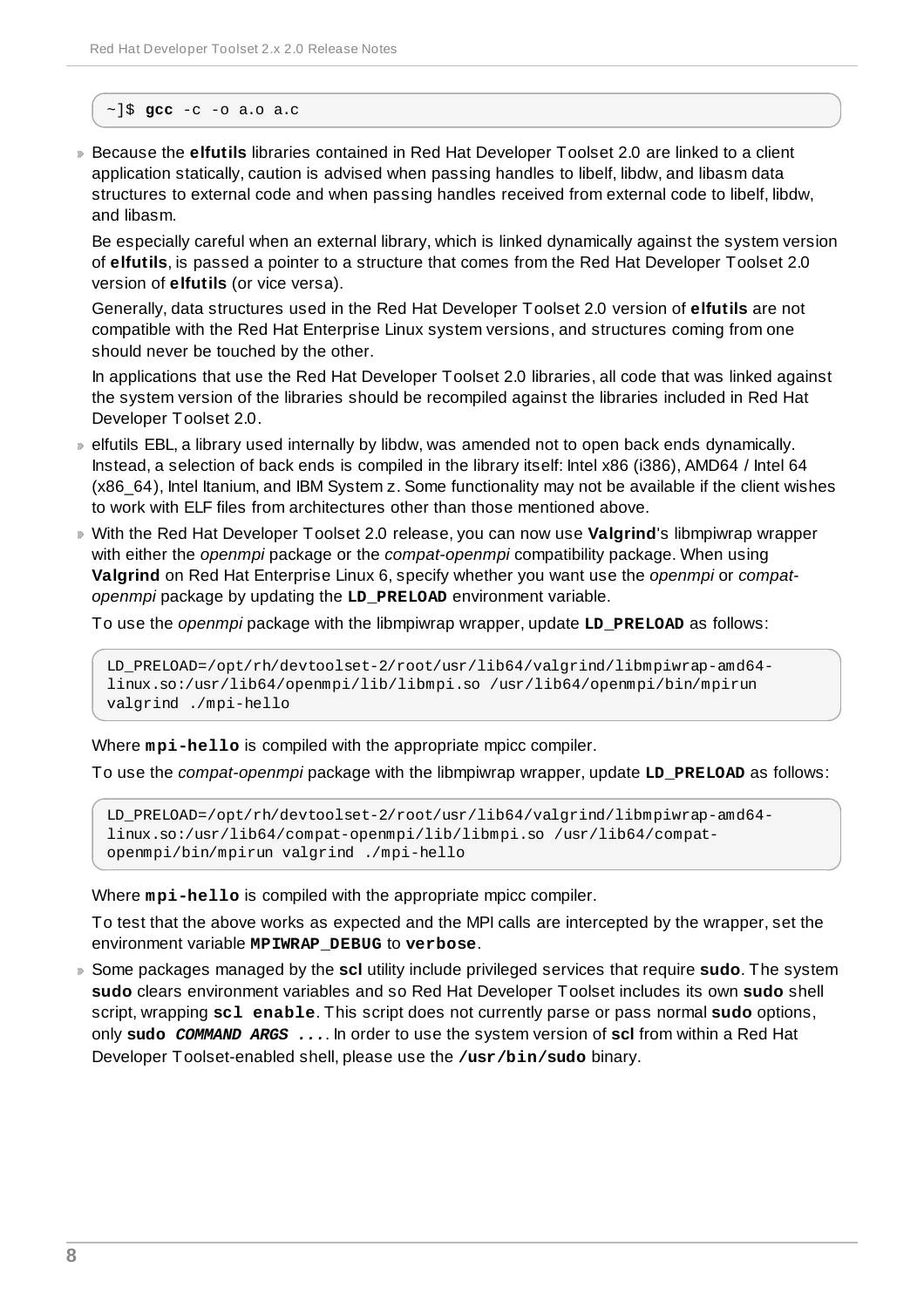### <span id="page-12-0"></span>**Chapter 3. Additional Resources**

For more information about Red Hat Developer Toolset 2.0 and Red Hat Enterprise Linux, refer to the resources listed below.

### <span id="page-12-1"></span>**3.1. Red Hat Enterprise Linux Developer Program Group**

Users of Red Hat Developer Toolset can access the Red Hat Enterprise Linux Developer Program Group in the Red Hat Customer Portal to get developer related information for the development tools available for Red Hat Enterprise Linux. In addition, users can find there developer related papers and videos on topics that are of interest to developers, for example RPM building, threaded programming, performance tuning, debugging, and so on.

■ To visit the Red Hat Enterprise Linux Developer Program Group, log in to the [Customer](https://access.redhat.com/) Portal, click **Products** at the top of the page, choose **Our Services**, and then **Red Hat Enterprise Linux Developer Program** from the list.

### <span id="page-12-2"></span>**3.2. Accessing Red Hat Documentation**

The **Red Hat Documentation** portal located at <https://access.redhat.com/site/documentation/> serves as a central source of all product documentation. It is translated in 22 languages and for each product, it provides different kinds of books from release and technical notes to installation, user, and reference guides in HTML, PDF, and EPUB formats.

The following is a brief list of documents that are directly or indirectly relevant to this book:

- Red Hat [Developer](https://access.redhat.com/site/documentation/en-US/Red_Hat_Developer_Toolset/2/html/User_Guide/index.html) Toolset 2.0 User Guide The *User Guide* for Red Hat Developer Toolset 2.0 contains more information about installing and using this product.
- Red Hat Developer Toolset 2.0 Software [Collections](https://access.redhat.com/site/documentation/en-US/Red_Hat_Developer_Toolset/2/html/Software_Collections_Guide/index.html) Guide The *Software Collections Guide* for Red Hat Developer Toolset 2.0 explains the concept of Software Collections and documents Software Collections packaging.
- Red Hat [Enterprise](https://access.redhat.com/site/documentation/en-US/Red_Hat_Enterprise_Linux/6/html/Developer_Guide/index.html) Linux 6 Developer Guide The *Developer Guide* for Red Hat Enterprise Linux 6 provides detailed information on the Eclipse IDE, libraries and runtime support, compiling and building, debugging, and profiling.